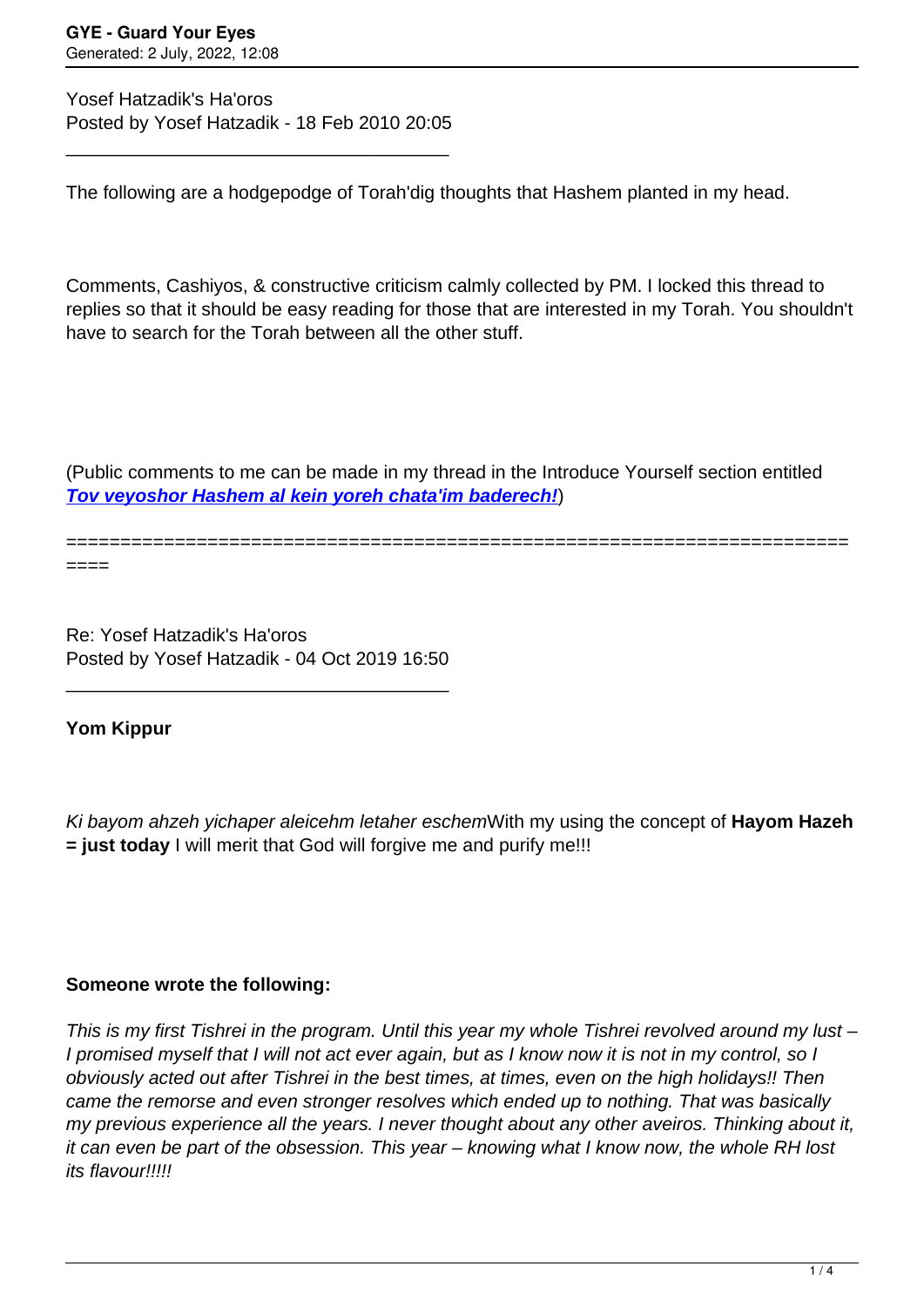## **So I responded this:**

What about the other 612 mitzvos?

Even if I decide that for my Recovery I need to relate (for now?) to my sexual acting out as a disease and not a sin or maybe as an aveira but an oiness for which I am not responsible, that still doesn't absolve me entirely of the 'Teshuva Season'. Besides for acting out sexually I am far from perfect in my religiosity. There are many other halachos that I did not fulfill as I could've/should've. Even though I am trying to not see God as a bogeyman looking for the opportunity to punish me, I still need to regret and admit my misdeeds and commit to trying to be better in the future.

I am learning to focus only on One Day at a Time. On Rosh Hashana, I need not be nervous about what will be prescribed for me for the ENTIRE NEXT YEAR. However, I do need to do TODAY what God wants me to do TODAY. If today is Yom Kippur I need to participate in the Avoda of Yom Kippur. If that means reading the machzor, asking for forgiveness, and praying for a good year, then that is the work that I gotta do TODAY.

## **Then I added this:**

 And to add to what I wrote about Hashem not being a bogeyman: Hashem doesn't NEED me to beg him for forgiveness. I don't need to beg and convince Hashem to begrudgingly agree to soften His heart etc. Hashem WANTS to forgive me. Hashem was never really upset or hurt by misdeeds in the first place!

Similar to when a 2 year old child hit his parent and the father insists that the kid says "I'm sorry". Was the adult really insulted?!?! Does the adult NEED the child to apologize in order to feel better? Definitely not! The parent is simply forcing the toddler to say that he is sorry for his own sake. It is part of educating him. How about when insisting that the child say 'Please' when requesting a candy? The parent knew that the child wants candy, but the child must ask nicely in order to get it. In the same vein, Hashem knows what I need/desire, but Hashem wants me to pray for MY sake.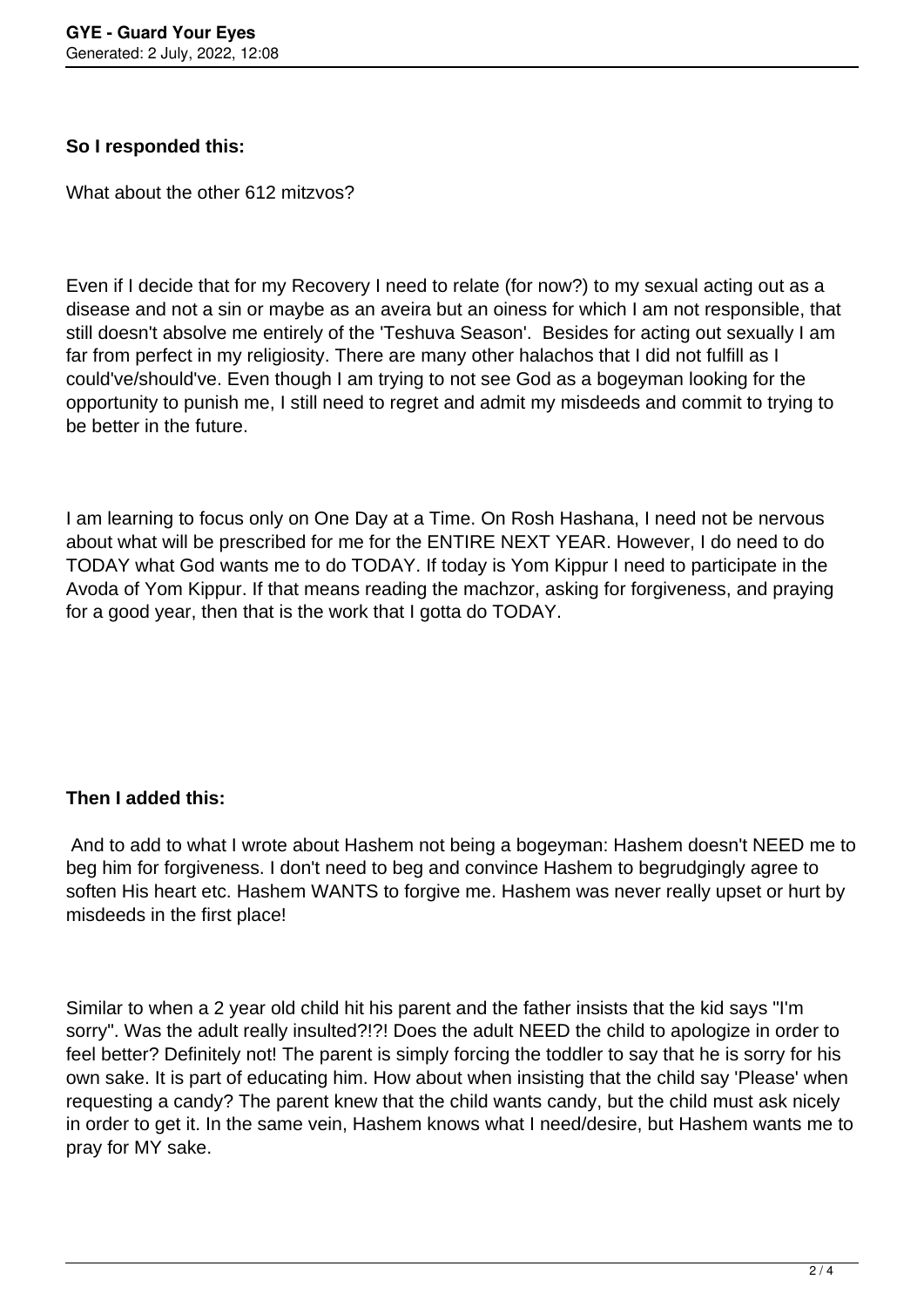DISCLAIMER: this is not written as part of my **Experience** or **Strength**. It is just my **Hope**, it is something that I am trying to work toward.

========================================================================

 $----$ 

Re: Yosef Hatzadik's Ha'oros Posted by Yosef Hatzadik - 04 Oct 2019 18:16

\_\_\_\_\_\_\_\_\_\_\_\_\_\_\_\_\_\_\_\_\_\_\_\_\_\_\_\_\_\_\_\_\_\_\_\_\_

**Parshas Vayeilech:**

Ki yadati ess yitzro asher hu osseh hayom.(31:21)

I know what his Yetzer Horah does. HE just works on **Today**!

Because the Yetzer Horah knows that that is all that counts at the moment. I can't take a shower now to be clean from tomorrow's dirt. Taking an extra shower now won't make me have been any cleaner yesterday. I can only focus on TODAY.

========================================================================  $====$ 

Re: Yosef Hatzadik's Ha'oros Posted by sleepy - 06 Oct 2019 07:03

\_\_\_\_\_\_\_\_\_\_\_\_\_\_\_\_\_\_\_\_\_\_\_\_\_\_\_\_\_\_\_\_\_\_\_\_\_

["Yosef wrote on 04 Oct 2019 18:16](/forum/13-BEIS-HAMEDRASH/344007-Re-Yosef-Hatzadiks-Haoros)**:**

**Parshas Vayeilech:**

Ki yadati ess yitzro asher hu osseh hayom.(31:21)